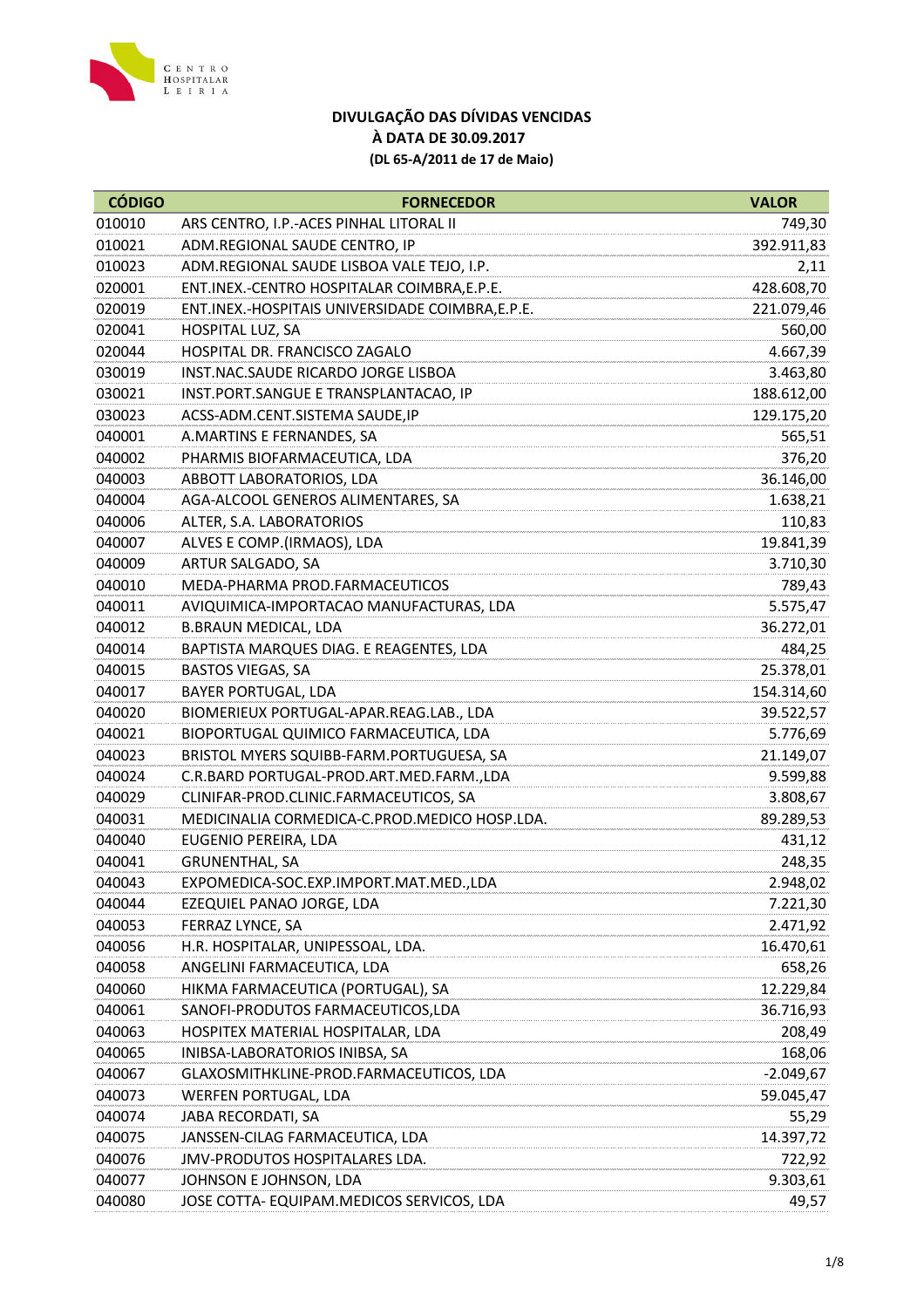

| <b>CÓDIGO</b> | <b>FORNECEDOR</b>                          | <b>VALOR</b> |
|---------------|--------------------------------------------|--------------|
| 040084        | LABESFAL-LABORATORIOS ALMIRO, SA           | 47.899,67    |
| 040089        | BIAL-PORTELA E COMPANHIA, SA               | 1.269,08     |
| 040092        | LABORATORIOS DELTA, LDA                    | 53,39        |
| 040102        | LABORATORIO NEUROBIOLOGIA ALVIM COSTA,LD   | 200,00       |
| 040104        | LABORATORIOS PFIZER, LDA                   | 4.366,03     |
| 040109        | LABORATORIOS VITORIA, SA                   | 106,63       |
| 040112        | LABORATORIO MEDINFAR, SA                   | 1.528,93     |
| 040114        | LILLY PORTUGAL-PROD.FARMACEUTICOS, LDA     | 45.731,64    |
| 040116        | LINDE PORTUGAL, LDA.                       | 31.719,50    |
| 040121        | MEDICINALIA-SOC.EQUIP.HOSPITALARES, SA     | 287,82       |
| 040124        | MERCK SHARP E DOHME, LDA                   | 188.230,01   |
| 040126        | <b>3M PORTUGAL, LDA</b>                    | 303,41       |
| 040128        | MUNDINTER INTERC.MUNDIAL COMERCIO, SA      | 505,56       |
| 040132        | NORMAX-FABRICA VIDROS CIENTIFICOS, LDA     | 3.585,33     |
| 040133        | OCTAPHARMA-PRODUTOS FARMACEUTICOS, LDA     | 33.625,85    |
| 040134        | OM PHARMA, SA                              | 619,02       |
| 040138        | P.M.H. PRODUTOS MEDICO HOSPITALARES, SA    | 20.345,86    |
| 040141        | PARAMEDICA-EQUIPAMENTOS MEDICOS, LDA       | 732,75       |
| 040142        | PERGUT PORTUGAL-COM.PROD.HOSP.MED., LDA    | 2.928,35     |
| 040143        | PIERRE FABRE MEDICAMENT PORTUGAL, LDA      | 543,78       |
| 040149        | PROFARIN-DIST.PROD.FARMACEUTICOS, LDA      | 7.303,52     |
| 040153        | QUILABAN-QUIM.LABORATOR.ANALITICA, SA      | 3.669,90     |
| 040158        | ROCHE FARMACEUTICA QUIMICA, LDA            | 20.213,36    |
| 040164        | SARSTEDT, SA                               | 2.610,55     |
| 040169        | BACELAR E IRMAO EQUIP. MEDICOS, LDA.       | 722,63       |
| 040177        | TECNIFAR-IND.TECNICA FARMACEUTICA, SA      | 381,97       |
| 040178        | TECNIMEDE-SOC.TECNICO MEDICINAL, LDA       | 6.419,13     |
| 040179        | UCB PHARMA (PRODUTOS FARMACEUTICOS), LDA   | 4.656,42     |
| 040181        | UNILFARMA-UNIAO INTERN.LABOR.FARM., LDA    | 39.873,04    |
| 040185        | VYGON (PORTUGAL), LDA                      | 9.568,27     |
| 040193        | FERRER PORTUGAL, SA                        | 1.336,33     |
| 040205        | ALERE, LDA                                 | 526,44       |
| 040206        | SIPACO-COM.GERAL E REPRESENTACOES, LDA     | 646,91       |
| 040217        | BAXTER MEDICO-FARMACEUTICA, LDA            | 4.866,06     |
| 040219        | ASTRAZENECA-PRODUTOS FARMACEUTICOS,LDA     | $-42.002,98$ |
| 040221        | SPECULUM-ARTIGOS MEDICOS, SA               | 9.473,42     |
| 040222        | MENARINI DIAGNOSTICOS, LDA                 | 4.551,03     |
| 040227        | MERCK, SA                                  | 68.357,58    |
| 040232        | IPSEN PORTUGAL-PRODUT.FARMACEUTICOS, SA    | $-161,92$    |
| 040235        | AIR LIQUIDE MEDICINAL, SA                  | 1.164,91     |
| 040237        | ALCON PORTUGAL-PROD.EQUIP.OFTALM., LDA     | 140.042,69   |
| 040238        | INTERSURGICAL PORTUGAL, LDA                | 7.468,20     |
| 040241        | BIOSONDA-COM.MATERIAL HOSPITALAR, LDA      | 9.073,47     |
| 040244        | SMITH E NEPHEW, LDA                        | 60.000,76    |
| 040246        | LUSOPALEX, LDA                             | 351,24       |
| 040258        | <b>GLAXOSMITHKLINE CONSUMER HEALTHCARE</b> | 560,69       |
| 040263        | NOVARTIS FARMA-PRODUT.FARMACEUTICOS, SA    | 283.599,23   |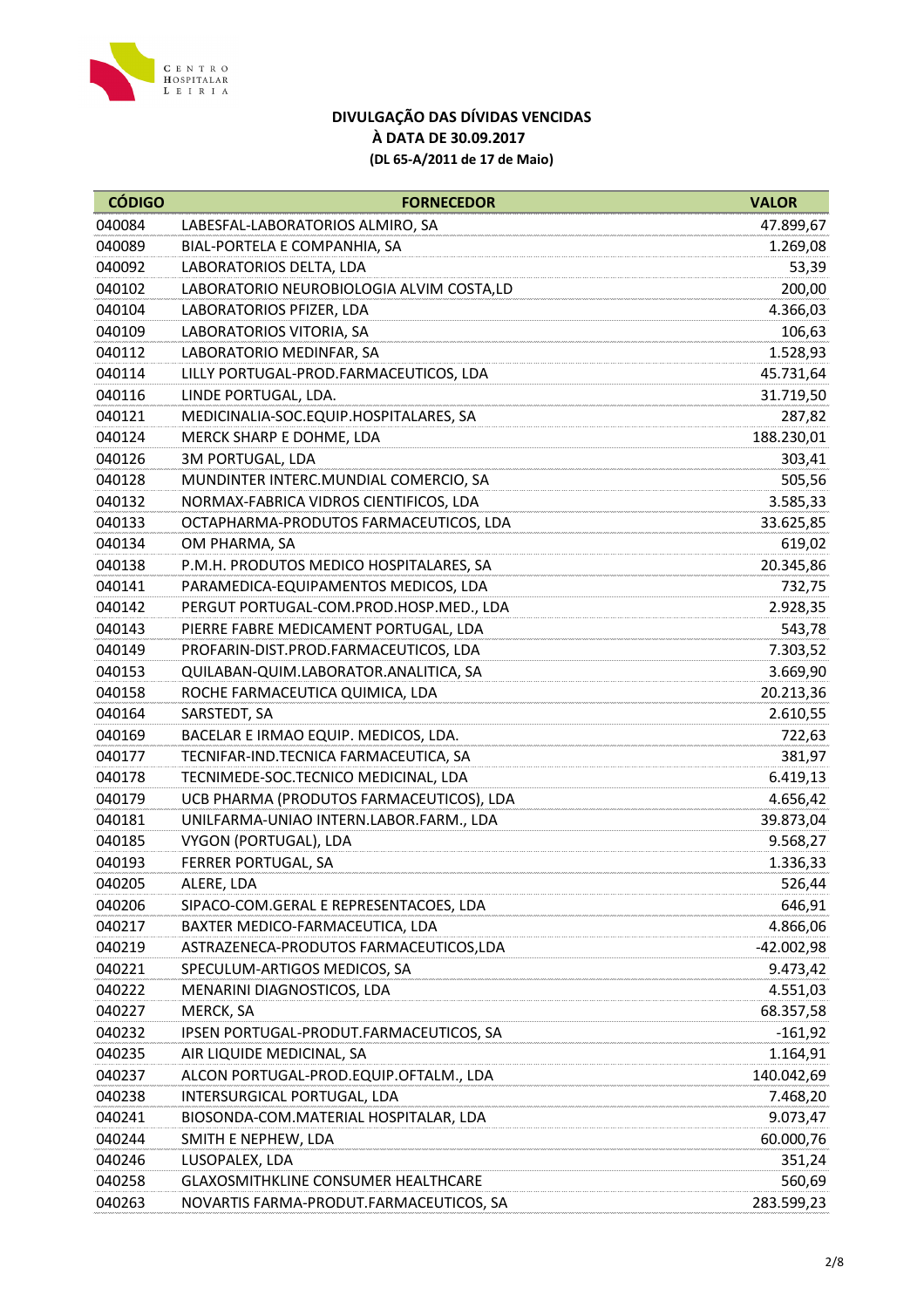

| <b>CÓDIGO</b> | <b>FORNECEDOR</b>                                | <b>VALOR</b> |
|---------------|--------------------------------------------------|--------------|
| 040266        | ZAMBON-PRODUTOS FARMACEUTICOS, LDA               | 119,14       |
| 040268        | CATETER PRODUTOS MEDICOS HOSPITALARES,LD         | 1.189,66     |
| 040271        | VEISIL-A.MENDES SILVA, LDA                       | 1.958,29     |
| 040281        | RATIOPHARM-COM.IND.PROD.FARMACEUT., LDA          | 597,75       |
| 040284        | COLOPLAST PORTUGAL-SOC.UNIPESSOAL, LDA.          | 5.391,39     |
| 040287        | CAREFUSION PORTUGAL 332 - PROD. MEDICOS, LDA.    | 5.658,00     |
| 040288        | DIMOR LUSITANA, LDA                              | 2.267,46     |
| 040289        | ISODER-ISOTOPOS E DERIVADOS, SA                  | 270,60       |
| 040290        | ZIMMER BIOMET PORTUGAL UNIPESSOAL, LDA           | 19.683,14    |
| 040305        | PROCLINICA-EQUIPAM.PRODUTOS CLINICOS,LDA         | 457,81       |
| 040309        | STRYKER PORTUGAL PRODUTOS MEDICOS, LDA           | 54.313,76    |
| 040315        | FRESENIUS KABI PHARMA PORTUGAL, LDA              | 29.457,99    |
| 040322        | LABORATORIOS FARMACEUTICOS ROVI, SA              | 6.337,74     |
| 040324        | TAKEDA-FARMACEUTICOS PORTUGAL, LDA.              | 4.975,33     |
| 040325        | GRIFOLS PORTUGAL-PROD.FARM.HOSPIT., LDA          | 123.840,98   |
| 040334        | FERRING PORTUGUESA-PROD.FARM.SOC.UN.,LDA         | 3.710,59     |
| 040336        | DLA FARMACEUTICA, SA                             | 5.920,10     |
| 040340        | RADIOMETER IBERICA, SL                           | 9.643,20     |
| 040341        | BIO-RAD LABORATORIES, LDA                        | 510,45       |
| 040342        | CSL BEHRING, LDA.                                | 115.008,25   |
| 040345        | VWR INTERNACIONAL-MAT.LABORATOR.,LDA             | 2.375,75     |
| 040347        | MOLNLYCKE HEALTH CARE-COM.P.HOSPITALARES         | 3.691,36     |
| 040348        | PAUL HARTMANN, LDA                               | 3.256,83     |
| 040351        | CADIMADENTE-COM.IMP.EXP.MAT.DENTARIO,LDA         | 157,56       |
| 040355        | BIOGNOSTICA-DIST.PROD.EQUIP.TECNICOS,LDA         | 418,31       |
| 040356        | GILEAD SCIENCES, LDA                             | 146.890,60   |
| 040360        | CODAN 11-VEND.DISTRIB.INST.MED.ACES., SA         | 332,10       |
| 040369        | ITALFARMACO-PRODUTOS FARMACEUTICOS,LDA           | 534,24       |
| 040372        | TEOFARMA-INDICONTA CONTAB.GESTAO INFORMA         | 215,48       |
| 040373        | LABORATORIOS ATRAL, SA                           | 17,81        |
| 040376        | <b>BAUSCH E LOMB, SA</b>                         | 2.765,20     |
| 040385        | KORANGI-PRODUTOS FARMACEUTICOS, LDA.             | 400,20       |
| 040715        | OVERPHARMA-PROD.MEDICOS FARMACEUTICOS            | 13.876,15    |
| 040727        | SIDEFARMA-SOC.IND.EXPANSAO FARMACEUTICA          | 107,06       |
| 040728        | THERMO FISHER DIAGNOSTICS, SOC. UNIPESSOAL, LDA. | 11.002,20    |
| 040729        | BIOGEN IDEC PORTUGAL-SOC.FARM.UNIP., LDA         | 37.527,39    |
| 040734        | TEVA PHARMA-PRODUTOS FARMACEUTICOS, LDA          | 71.022,66    |
| 040738        | LABORATORIO EDOL-PROD.FARMACEUTICOS, SA          | 1.563,14     |
| 040740        | MED X-RAY SISTEMAS MEDICOS, LDA                  | 6.241,27     |
| 040744        | ROCHE SISTEMAS DIAGNOSTICOS, LDA                 | 11.852,28    |
| 040751        | SANDOZ FARMACEUTICA, LDA                         | 6.930,35     |
| 040756        | ISQ-INSTITUTO SOLDADURA E QUALIDADE              | 73,80        |
| 040763        | MEDAC SUCURSAL PORTUGAL                          | 3.295,96     |
| 040766        | LUSOMEDICAMENTA-SOC.TEC.FARMACEUTICA, SA         | 245,08       |
| 040768        | PHARMAKERN PORTUGAL-PROD.FARMACEUT, LDA          | 58,68        |
| 040770        | KRKA FARMACEUTICA, LDA                           | 143,05       |
| 040772        | QUEENLABS-ESPECIALID.FARMACEUTICAS, LDA          | 1.470,75     |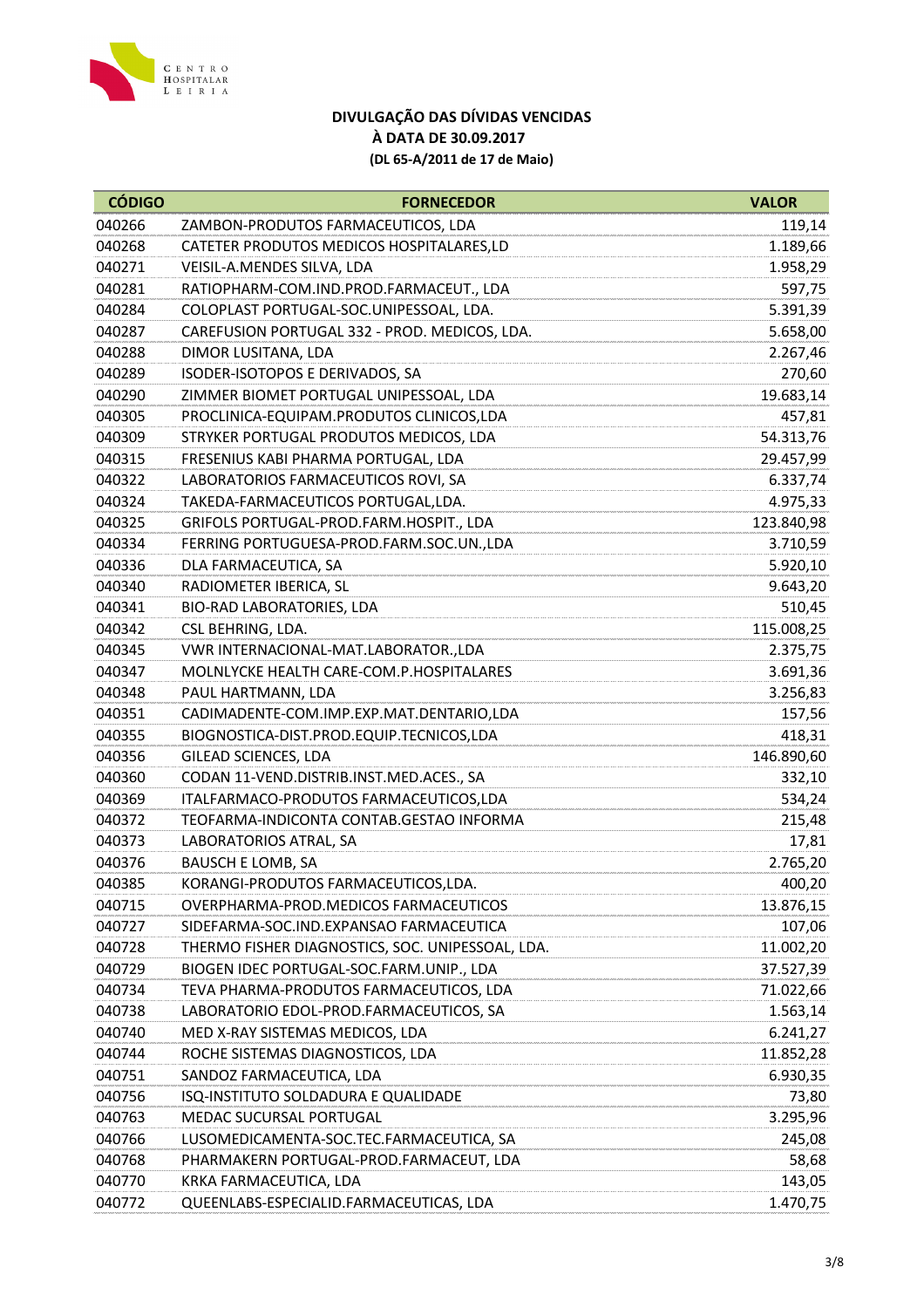

| <b>CÓDIGO</b> | <b>FORNECEDOR</b>                                    | <b>VALOR</b> |
|---------------|------------------------------------------------------|--------------|
| 040773        | <b>IDIS LIMITED</b>                                  | 50,00        |
| 040778        | LABORATORIOS NORMON, SA                              | 2.367,37     |
| 050009        | ASSOC.DAD.BENE.SANGUE CON.NAZARE                     | 561,37       |
| 050014        | ASSOC.HUMAN.BOMB.VOL.NAZARE                          | 156,06       |
| 050015        | ASSOC.HUMAN.BOMB.VOL.ALCOBACA                        | 102,40       |
| 050021        | ASSOC.HUMAN.BOMB.VOL.JUNCAL                          | 1.621,80     |
| 050026        | ASSOC.HUMAN.BOMB.VOL.OUREM                           | 82,62        |
| 050031        | ASSOC.HUMAN.BOMB.VOL.VIEIRA LEIRIA                   | 4.831,58     |
| 050032        | ASSOC.SERVICO SOCORRO VOL.S.JORGE                    | 249,82       |
| 050033        | ASSOC.SOCORROS VOLUNTARIOS CELA                      | 146,25       |
| 050036        | ASSOC.HUMAN.BOMB.VOL.CONC.BATALHA                    | 133,02       |
| 050047        | PRO REAL ASSOC.P.DESENV.FREG.MONTE REAL              | 1.071,00     |
| 050059        | ASSOC.HUMAN.BOMB.VOL.CAXARIAS                        | 3.923,56     |
| 050063        | TSA-TRANSPORTES SERVICOS AMBULANCIA, LDA             | 35,50        |
| 050228        | CENTRO HUM.BAIXO MONDEGO CRUZ VERM.NAC.PORTUGUESA    | 248,64       |
| 050270        | IRMANDADE SANTA CASA MISERICORDIA ALJUBARROTA        | 583,30       |
| 050285        | ASSOC.HUMAN.BOMB.VOL.ALCANEDE                        | $-5,15$      |
| 050286        | <b>FREGUESIA ARRABAL</b>                             | 1.133,22     |
| 050306        | SANTA CASA MISERIC. VIMEIRO                          | 35,28        |
| 080013        | <b>NESTLE PORTUGAL, SA</b>                           | 1.681,09     |
| 080031        | MILUPA COMERCIAL-COM.PROD.ALIMENTARES,SA             | 39,56        |
| 090007        | CAIADO, SA                                           | 13,17        |
| 090018        | CENTRO HOSPITALAR S.FRANCISCO, SA                    | 133.633,48   |
| 090184        | SANTA CASA MISERIC.LEIRIA HOSPITAL DOM MANUEL AGUIAR | 11.196,85    |
| 090258        | PNEUTEC-COM.PNEUS ACESSORIOS, LDA                    | 732,55       |
| 090352        | CARLIS-EQUIPAMENTOS INDUSTRIAIS, LDA                 | 829,68       |
| 090455        | CARBON PAPER-PROD.HIGIENE, LDA                       | $-214,22$    |
| 090467        | FRANKLAB PORTUGAL, LDA                               | 881,76       |
| 090482        | NOVALEC-ELECTRONICA IND.PROT.E COMANDO               | 2.453,85     |
| 090509        | LUBRIGAZ, LDA                                        | 375,64       |
| 090581        | LPM-COMERCIO AUTOMOVEL, SA                           | 567,20       |
| 090612        | M.G.FERREIRA-PINTURA E CONSTRUCAO, LDA               | 567,15       |
| 090622        | MGM-MARIO GRACA MENDES, LDA                          | 245,39       |
| 090648        | LISMEDICA ORTOPEDIA, LDA                             | 4.747,13     |
| 090664        | INCENTEA-TECNOLOGIAS GESTAO, SA                      | 18,45        |
| 090678        | CARPINTARIA GIL, LDA                                 | 41,82        |
| 090713        | MOLDURALIZ-COM.MOLDURAS ANTIGUIDADES,LDA             | 16,33        |
| 090715        | ATELIER RICARDO SANTOS, LDA                          | 115,45       |
| 091228        | AUTO DELTA, LDA                                      | 40,82        |
| 100004        | DIATON-CENT.TOMOGRAF.COMPUTORIZADA,SA                | 229,74       |
| 100022        | CENTRO GENETICA CLINICA E PATOLOGIA, SA              | 340,00       |
| 100044        | INST. BIOLOGIA MOLECULAR CELULAR                     | 120,00       |
| 110035        | IPATIMUP-INST.PAT.IMUN.MOLEC.UNIV.PORTO              | 270,00       |
| 110065        | SUCH-SERV.UTIL.COMUM HOSPITAIS-COIMBRA               | 140.747,59   |
| 110078        | A.J.COSTA (IRMAOS), LDA                              | 490,75       |
| 110098        | GARAL-GABINETE TECNICO COMERCIAL, LDA                | 113,16       |
| 110127        | OFTALTEC-INSTRUM.CIRURGIC.QUALIDADE,LDA              | 1.215,24     |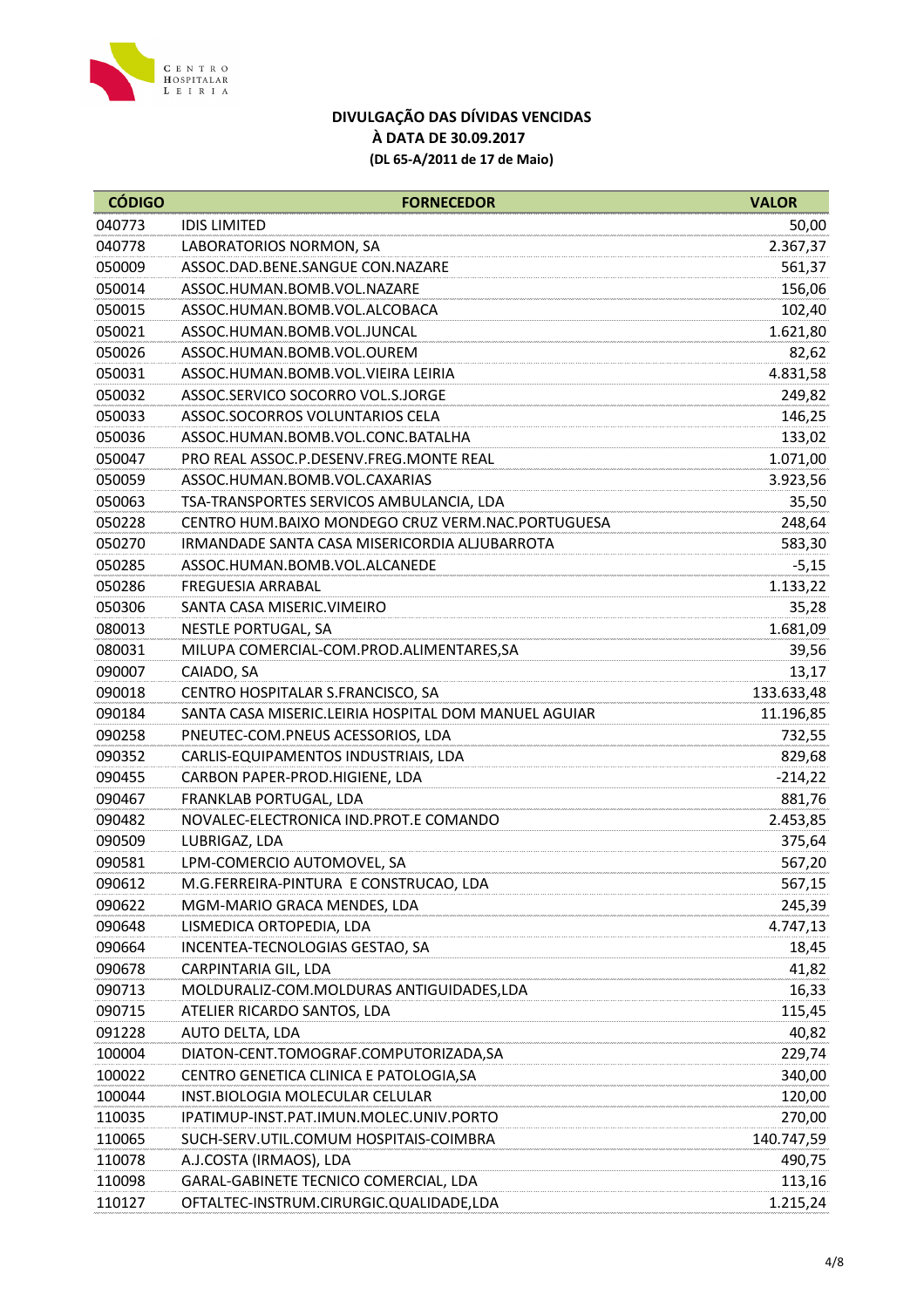

| 110159<br>IMO-INDUSTRIAS METALURGICAS, SA<br>193,73<br>110195<br><b>IBERDATA EQUIPAMENTOS, SA</b><br>7.375,33<br>110205<br>EUROCASMEDICA, SA<br>1.823,60<br>110207<br>MARCOS AZEVEDO DIAS<br>384,60<br>110485<br>MARIO TARON OLIVEIRA, LDA<br>392,99<br>110562<br>LEICA-MICROSISTEMAS, LDA<br>10.065,53<br>110609<br>ASSOC.PORTUGUESA ENGINEERING HOSPITALAR<br>40,00<br>10.880,24<br>110610<br>IFHI-INST.FLUIDOS HOSPIT.INDUSTRIAIS,LDA<br>110627<br>PHILIPS PORTUGUESA, S.A.<br>4.866,29<br>110644<br>ENDOTECNICA-MATERIAL CIRURGICO, LDA<br>28.608,12<br>110680<br>MBA PORTUGAL, SA<br>3.080,78<br>110682<br>MEO-SERVICOS COMUNICACOES E MULTIMEDIA, SA<br>4.424,58<br>110684<br>SATIS, LDA<br>254,40<br>7.362,10<br>110698<br>ANASTACIO SALDANHA UNIPESSOAL, LDA.<br>110706<br>SORISA-ESTETICA FISIOTERAPIA, SA<br>1.158,97<br>110718<br>EXELMEDICA-PROD.MEDICO-CIRURGICOS,LDA<br>318,06<br>110738<br>AMPLIFON PORTUGAL, SA<br>1.220,04<br>110758<br>ANDITEC-TECNOLOGIAS DE REABILITACAO, LDA<br>101,20<br>MOONSURGE-CIRURGIA E INOVACAO<br>7.668,91<br>110765<br>110769<br>FILSAT-EQUIP.MEDICO-CIENTIFICOS, LDA<br>1.262,46<br>GETINGE GROUP PORTUGAL, UNIP, LDA.<br>110796<br>44.867,19<br>110809<br>OFTALDATA-PRODUTOS OFTALMOLOGIA, LDA<br>926,93<br>110815<br>SOCIME II - PRODUTOS MEDICOS, LDA.<br>2.878,20<br>110837<br>LINDE SAUDE, LDA.<br>925,45<br>110852<br>MEDTRONIC PORTUGAL, LDA<br>108.035,97<br>110863<br>MEDICAL CONSULT-CONS.FORM.TECN.SAUDE,LDA<br>98,40<br>110874<br>EPJMEDICA-ART.MEDICOS HOSPITALARES, LDA<br>3.559,14<br>GRUPO TAPER-EQUIP.PRECIS.CIENTIFICA, LDA<br>110885<br>1.189,41<br>110900<br>INST.PORT.ONCOL.PORTO FRANCISCO GENTIL, E.P.E.<br>24.280,00<br>110916<br>M.M.CUNHA-INST.EQ.CIR.ORTOPEDICOS, LDA<br>1.340,15<br>SMITHS MEDICAL (PORTUGAL), UNIPESSOAL, LDA<br>110918<br>13.620,33<br>110926<br>FISHER SCIENTIFIC, LDA<br>1.009,59<br>110928<br>LINEAMEDICA-DISPOS.MEDICO-CIRURGICOS, SA<br>2.485,84<br>423,62<br>110934<br>VACUETTE PORTUGAL, SA<br>111060<br>GENOMED-DIAGNOST. MEDICINA MOLECULAR, SA<br>116,50<br>111106<br>2.001,26<br>SISQUAL, LDA<br>111116<br>GERANSWERS UNIPESSOAL, LDA<br>2.142,66<br>TEPREL-EQUIP.MEDICOS, SA<br>378,84<br>111150<br>111155<br>IMI-IMAGENS MEDICAS INTEGRADAS, SA<br>49.900,00<br>111162<br>CARDIO SOLUTIONS-EQUIPAMENTO MEDICO, LDA<br>873,77<br>111172<br>GENETEST-PREST.SERV.TESTES DIAG.GENETICOS, SA<br>170,00<br>111221<br>ARIUM-SIST.DIAGNOSTICO,LDA.<br>1.236,15<br>111229<br>ZMWAY - LAB.SOLUTIONS, LDA.<br>713,40<br>111238<br>PROMEI CENTRO, LDA<br>170,21<br>111274<br>ASSA ABLOY ENTRANCE SYSTEMS PORTUGAL, S.A.<br>330,87<br>ALFALOC - TRANSPORTES, LDA.<br>111286<br>184,50<br>111354<br>BOSTON SCIENTIFIC PORTUGAL-DISP.MEDICOS, LDA.<br>84.881,25 | <b>CÓDIGO</b> | <b>FORNECEDOR</b> | <b>VALOR</b> |
|-------------------------------------------------------------------------------------------------------------------------------------------------------------------------------------------------------------------------------------------------------------------------------------------------------------------------------------------------------------------------------------------------------------------------------------------------------------------------------------------------------------------------------------------------------------------------------------------------------------------------------------------------------------------------------------------------------------------------------------------------------------------------------------------------------------------------------------------------------------------------------------------------------------------------------------------------------------------------------------------------------------------------------------------------------------------------------------------------------------------------------------------------------------------------------------------------------------------------------------------------------------------------------------------------------------------------------------------------------------------------------------------------------------------------------------------------------------------------------------------------------------------------------------------------------------------------------------------------------------------------------------------------------------------------------------------------------------------------------------------------------------------------------------------------------------------------------------------------------------------------------------------------------------------------------------------------------------------------------------------------------------------------------------------------------------------------------------------------------------------------------------------------------------------------------------------------------------------------------------------------------------------------------------------------------------------------------------------------------------------------------------------------------------------------------------------------------------------------------------------------------------------------------------------------------------------------------------------------------------------------------------------------------------------------------------------------------------------------------------------------------------|---------------|-------------------|--------------|
|                                                                                                                                                                                                                                                                                                                                                                                                                                                                                                                                                                                                                                                                                                                                                                                                                                                                                                                                                                                                                                                                                                                                                                                                                                                                                                                                                                                                                                                                                                                                                                                                                                                                                                                                                                                                                                                                                                                                                                                                                                                                                                                                                                                                                                                                                                                                                                                                                                                                                                                                                                                                                                                                                                                                                             |               |                   |              |
|                                                                                                                                                                                                                                                                                                                                                                                                                                                                                                                                                                                                                                                                                                                                                                                                                                                                                                                                                                                                                                                                                                                                                                                                                                                                                                                                                                                                                                                                                                                                                                                                                                                                                                                                                                                                                                                                                                                                                                                                                                                                                                                                                                                                                                                                                                                                                                                                                                                                                                                                                                                                                                                                                                                                                             |               |                   |              |
|                                                                                                                                                                                                                                                                                                                                                                                                                                                                                                                                                                                                                                                                                                                                                                                                                                                                                                                                                                                                                                                                                                                                                                                                                                                                                                                                                                                                                                                                                                                                                                                                                                                                                                                                                                                                                                                                                                                                                                                                                                                                                                                                                                                                                                                                                                                                                                                                                                                                                                                                                                                                                                                                                                                                                             |               |                   |              |
|                                                                                                                                                                                                                                                                                                                                                                                                                                                                                                                                                                                                                                                                                                                                                                                                                                                                                                                                                                                                                                                                                                                                                                                                                                                                                                                                                                                                                                                                                                                                                                                                                                                                                                                                                                                                                                                                                                                                                                                                                                                                                                                                                                                                                                                                                                                                                                                                                                                                                                                                                                                                                                                                                                                                                             |               |                   |              |
|                                                                                                                                                                                                                                                                                                                                                                                                                                                                                                                                                                                                                                                                                                                                                                                                                                                                                                                                                                                                                                                                                                                                                                                                                                                                                                                                                                                                                                                                                                                                                                                                                                                                                                                                                                                                                                                                                                                                                                                                                                                                                                                                                                                                                                                                                                                                                                                                                                                                                                                                                                                                                                                                                                                                                             |               |                   |              |
|                                                                                                                                                                                                                                                                                                                                                                                                                                                                                                                                                                                                                                                                                                                                                                                                                                                                                                                                                                                                                                                                                                                                                                                                                                                                                                                                                                                                                                                                                                                                                                                                                                                                                                                                                                                                                                                                                                                                                                                                                                                                                                                                                                                                                                                                                                                                                                                                                                                                                                                                                                                                                                                                                                                                                             |               |                   |              |
|                                                                                                                                                                                                                                                                                                                                                                                                                                                                                                                                                                                                                                                                                                                                                                                                                                                                                                                                                                                                                                                                                                                                                                                                                                                                                                                                                                                                                                                                                                                                                                                                                                                                                                                                                                                                                                                                                                                                                                                                                                                                                                                                                                                                                                                                                                                                                                                                                                                                                                                                                                                                                                                                                                                                                             |               |                   |              |
|                                                                                                                                                                                                                                                                                                                                                                                                                                                                                                                                                                                                                                                                                                                                                                                                                                                                                                                                                                                                                                                                                                                                                                                                                                                                                                                                                                                                                                                                                                                                                                                                                                                                                                                                                                                                                                                                                                                                                                                                                                                                                                                                                                                                                                                                                                                                                                                                                                                                                                                                                                                                                                                                                                                                                             |               |                   |              |
|                                                                                                                                                                                                                                                                                                                                                                                                                                                                                                                                                                                                                                                                                                                                                                                                                                                                                                                                                                                                                                                                                                                                                                                                                                                                                                                                                                                                                                                                                                                                                                                                                                                                                                                                                                                                                                                                                                                                                                                                                                                                                                                                                                                                                                                                                                                                                                                                                                                                                                                                                                                                                                                                                                                                                             |               |                   |              |
|                                                                                                                                                                                                                                                                                                                                                                                                                                                                                                                                                                                                                                                                                                                                                                                                                                                                                                                                                                                                                                                                                                                                                                                                                                                                                                                                                                                                                                                                                                                                                                                                                                                                                                                                                                                                                                                                                                                                                                                                                                                                                                                                                                                                                                                                                                                                                                                                                                                                                                                                                                                                                                                                                                                                                             |               |                   |              |
|                                                                                                                                                                                                                                                                                                                                                                                                                                                                                                                                                                                                                                                                                                                                                                                                                                                                                                                                                                                                                                                                                                                                                                                                                                                                                                                                                                                                                                                                                                                                                                                                                                                                                                                                                                                                                                                                                                                                                                                                                                                                                                                                                                                                                                                                                                                                                                                                                                                                                                                                                                                                                                                                                                                                                             |               |                   |              |
|                                                                                                                                                                                                                                                                                                                                                                                                                                                                                                                                                                                                                                                                                                                                                                                                                                                                                                                                                                                                                                                                                                                                                                                                                                                                                                                                                                                                                                                                                                                                                                                                                                                                                                                                                                                                                                                                                                                                                                                                                                                                                                                                                                                                                                                                                                                                                                                                                                                                                                                                                                                                                                                                                                                                                             |               |                   |              |
|                                                                                                                                                                                                                                                                                                                                                                                                                                                                                                                                                                                                                                                                                                                                                                                                                                                                                                                                                                                                                                                                                                                                                                                                                                                                                                                                                                                                                                                                                                                                                                                                                                                                                                                                                                                                                                                                                                                                                                                                                                                                                                                                                                                                                                                                                                                                                                                                                                                                                                                                                                                                                                                                                                                                                             |               |                   |              |
|                                                                                                                                                                                                                                                                                                                                                                                                                                                                                                                                                                                                                                                                                                                                                                                                                                                                                                                                                                                                                                                                                                                                                                                                                                                                                                                                                                                                                                                                                                                                                                                                                                                                                                                                                                                                                                                                                                                                                                                                                                                                                                                                                                                                                                                                                                                                                                                                                                                                                                                                                                                                                                                                                                                                                             |               |                   |              |
|                                                                                                                                                                                                                                                                                                                                                                                                                                                                                                                                                                                                                                                                                                                                                                                                                                                                                                                                                                                                                                                                                                                                                                                                                                                                                                                                                                                                                                                                                                                                                                                                                                                                                                                                                                                                                                                                                                                                                                                                                                                                                                                                                                                                                                                                                                                                                                                                                                                                                                                                                                                                                                                                                                                                                             |               |                   |              |
|                                                                                                                                                                                                                                                                                                                                                                                                                                                                                                                                                                                                                                                                                                                                                                                                                                                                                                                                                                                                                                                                                                                                                                                                                                                                                                                                                                                                                                                                                                                                                                                                                                                                                                                                                                                                                                                                                                                                                                                                                                                                                                                                                                                                                                                                                                                                                                                                                                                                                                                                                                                                                                                                                                                                                             |               |                   |              |
|                                                                                                                                                                                                                                                                                                                                                                                                                                                                                                                                                                                                                                                                                                                                                                                                                                                                                                                                                                                                                                                                                                                                                                                                                                                                                                                                                                                                                                                                                                                                                                                                                                                                                                                                                                                                                                                                                                                                                                                                                                                                                                                                                                                                                                                                                                                                                                                                                                                                                                                                                                                                                                                                                                                                                             |               |                   |              |
|                                                                                                                                                                                                                                                                                                                                                                                                                                                                                                                                                                                                                                                                                                                                                                                                                                                                                                                                                                                                                                                                                                                                                                                                                                                                                                                                                                                                                                                                                                                                                                                                                                                                                                                                                                                                                                                                                                                                                                                                                                                                                                                                                                                                                                                                                                                                                                                                                                                                                                                                                                                                                                                                                                                                                             |               |                   |              |
|                                                                                                                                                                                                                                                                                                                                                                                                                                                                                                                                                                                                                                                                                                                                                                                                                                                                                                                                                                                                                                                                                                                                                                                                                                                                                                                                                                                                                                                                                                                                                                                                                                                                                                                                                                                                                                                                                                                                                                                                                                                                                                                                                                                                                                                                                                                                                                                                                                                                                                                                                                                                                                                                                                                                                             |               |                   |              |
|                                                                                                                                                                                                                                                                                                                                                                                                                                                                                                                                                                                                                                                                                                                                                                                                                                                                                                                                                                                                                                                                                                                                                                                                                                                                                                                                                                                                                                                                                                                                                                                                                                                                                                                                                                                                                                                                                                                                                                                                                                                                                                                                                                                                                                                                                                                                                                                                                                                                                                                                                                                                                                                                                                                                                             |               |                   |              |
|                                                                                                                                                                                                                                                                                                                                                                                                                                                                                                                                                                                                                                                                                                                                                                                                                                                                                                                                                                                                                                                                                                                                                                                                                                                                                                                                                                                                                                                                                                                                                                                                                                                                                                                                                                                                                                                                                                                                                                                                                                                                                                                                                                                                                                                                                                                                                                                                                                                                                                                                                                                                                                                                                                                                                             |               |                   |              |
|                                                                                                                                                                                                                                                                                                                                                                                                                                                                                                                                                                                                                                                                                                                                                                                                                                                                                                                                                                                                                                                                                                                                                                                                                                                                                                                                                                                                                                                                                                                                                                                                                                                                                                                                                                                                                                                                                                                                                                                                                                                                                                                                                                                                                                                                                                                                                                                                                                                                                                                                                                                                                                                                                                                                                             |               |                   |              |
|                                                                                                                                                                                                                                                                                                                                                                                                                                                                                                                                                                                                                                                                                                                                                                                                                                                                                                                                                                                                                                                                                                                                                                                                                                                                                                                                                                                                                                                                                                                                                                                                                                                                                                                                                                                                                                                                                                                                                                                                                                                                                                                                                                                                                                                                                                                                                                                                                                                                                                                                                                                                                                                                                                                                                             |               |                   |              |
|                                                                                                                                                                                                                                                                                                                                                                                                                                                                                                                                                                                                                                                                                                                                                                                                                                                                                                                                                                                                                                                                                                                                                                                                                                                                                                                                                                                                                                                                                                                                                                                                                                                                                                                                                                                                                                                                                                                                                                                                                                                                                                                                                                                                                                                                                                                                                                                                                                                                                                                                                                                                                                                                                                                                                             |               |                   |              |
|                                                                                                                                                                                                                                                                                                                                                                                                                                                                                                                                                                                                                                                                                                                                                                                                                                                                                                                                                                                                                                                                                                                                                                                                                                                                                                                                                                                                                                                                                                                                                                                                                                                                                                                                                                                                                                                                                                                                                                                                                                                                                                                                                                                                                                                                                                                                                                                                                                                                                                                                                                                                                                                                                                                                                             |               |                   |              |
|                                                                                                                                                                                                                                                                                                                                                                                                                                                                                                                                                                                                                                                                                                                                                                                                                                                                                                                                                                                                                                                                                                                                                                                                                                                                                                                                                                                                                                                                                                                                                                                                                                                                                                                                                                                                                                                                                                                                                                                                                                                                                                                                                                                                                                                                                                                                                                                                                                                                                                                                                                                                                                                                                                                                                             |               |                   |              |
|                                                                                                                                                                                                                                                                                                                                                                                                                                                                                                                                                                                                                                                                                                                                                                                                                                                                                                                                                                                                                                                                                                                                                                                                                                                                                                                                                                                                                                                                                                                                                                                                                                                                                                                                                                                                                                                                                                                                                                                                                                                                                                                                                                                                                                                                                                                                                                                                                                                                                                                                                                                                                                                                                                                                                             |               |                   |              |
|                                                                                                                                                                                                                                                                                                                                                                                                                                                                                                                                                                                                                                                                                                                                                                                                                                                                                                                                                                                                                                                                                                                                                                                                                                                                                                                                                                                                                                                                                                                                                                                                                                                                                                                                                                                                                                                                                                                                                                                                                                                                                                                                                                                                                                                                                                                                                                                                                                                                                                                                                                                                                                                                                                                                                             |               |                   |              |
|                                                                                                                                                                                                                                                                                                                                                                                                                                                                                                                                                                                                                                                                                                                                                                                                                                                                                                                                                                                                                                                                                                                                                                                                                                                                                                                                                                                                                                                                                                                                                                                                                                                                                                                                                                                                                                                                                                                                                                                                                                                                                                                                                                                                                                                                                                                                                                                                                                                                                                                                                                                                                                                                                                                                                             |               |                   |              |
|                                                                                                                                                                                                                                                                                                                                                                                                                                                                                                                                                                                                                                                                                                                                                                                                                                                                                                                                                                                                                                                                                                                                                                                                                                                                                                                                                                                                                                                                                                                                                                                                                                                                                                                                                                                                                                                                                                                                                                                                                                                                                                                                                                                                                                                                                                                                                                                                                                                                                                                                                                                                                                                                                                                                                             |               |                   |              |
|                                                                                                                                                                                                                                                                                                                                                                                                                                                                                                                                                                                                                                                                                                                                                                                                                                                                                                                                                                                                                                                                                                                                                                                                                                                                                                                                                                                                                                                                                                                                                                                                                                                                                                                                                                                                                                                                                                                                                                                                                                                                                                                                                                                                                                                                                                                                                                                                                                                                                                                                                                                                                                                                                                                                                             |               |                   |              |
|                                                                                                                                                                                                                                                                                                                                                                                                                                                                                                                                                                                                                                                                                                                                                                                                                                                                                                                                                                                                                                                                                                                                                                                                                                                                                                                                                                                                                                                                                                                                                                                                                                                                                                                                                                                                                                                                                                                                                                                                                                                                                                                                                                                                                                                                                                                                                                                                                                                                                                                                                                                                                                                                                                                                                             |               |                   |              |
|                                                                                                                                                                                                                                                                                                                                                                                                                                                                                                                                                                                                                                                                                                                                                                                                                                                                                                                                                                                                                                                                                                                                                                                                                                                                                                                                                                                                                                                                                                                                                                                                                                                                                                                                                                                                                                                                                                                                                                                                                                                                                                                                                                                                                                                                                                                                                                                                                                                                                                                                                                                                                                                                                                                                                             |               |                   |              |
|                                                                                                                                                                                                                                                                                                                                                                                                                                                                                                                                                                                                                                                                                                                                                                                                                                                                                                                                                                                                                                                                                                                                                                                                                                                                                                                                                                                                                                                                                                                                                                                                                                                                                                                                                                                                                                                                                                                                                                                                                                                                                                                                                                                                                                                                                                                                                                                                                                                                                                                                                                                                                                                                                                                                                             |               |                   |              |
|                                                                                                                                                                                                                                                                                                                                                                                                                                                                                                                                                                                                                                                                                                                                                                                                                                                                                                                                                                                                                                                                                                                                                                                                                                                                                                                                                                                                                                                                                                                                                                                                                                                                                                                                                                                                                                                                                                                                                                                                                                                                                                                                                                                                                                                                                                                                                                                                                                                                                                                                                                                                                                                                                                                                                             |               |                   |              |
|                                                                                                                                                                                                                                                                                                                                                                                                                                                                                                                                                                                                                                                                                                                                                                                                                                                                                                                                                                                                                                                                                                                                                                                                                                                                                                                                                                                                                                                                                                                                                                                                                                                                                                                                                                                                                                                                                                                                                                                                                                                                                                                                                                                                                                                                                                                                                                                                                                                                                                                                                                                                                                                                                                                                                             |               |                   |              |
|                                                                                                                                                                                                                                                                                                                                                                                                                                                                                                                                                                                                                                                                                                                                                                                                                                                                                                                                                                                                                                                                                                                                                                                                                                                                                                                                                                                                                                                                                                                                                                                                                                                                                                                                                                                                                                                                                                                                                                                                                                                                                                                                                                                                                                                                                                                                                                                                                                                                                                                                                                                                                                                                                                                                                             |               |                   |              |
|                                                                                                                                                                                                                                                                                                                                                                                                                                                                                                                                                                                                                                                                                                                                                                                                                                                                                                                                                                                                                                                                                                                                                                                                                                                                                                                                                                                                                                                                                                                                                                                                                                                                                                                                                                                                                                                                                                                                                                                                                                                                                                                                                                                                                                                                                                                                                                                                                                                                                                                                                                                                                                                                                                                                                             |               |                   |              |
|                                                                                                                                                                                                                                                                                                                                                                                                                                                                                                                                                                                                                                                                                                                                                                                                                                                                                                                                                                                                                                                                                                                                                                                                                                                                                                                                                                                                                                                                                                                                                                                                                                                                                                                                                                                                                                                                                                                                                                                                                                                                                                                                                                                                                                                                                                                                                                                                                                                                                                                                                                                                                                                                                                                                                             |               |                   |              |
|                                                                                                                                                                                                                                                                                                                                                                                                                                                                                                                                                                                                                                                                                                                                                                                                                                                                                                                                                                                                                                                                                                                                                                                                                                                                                                                                                                                                                                                                                                                                                                                                                                                                                                                                                                                                                                                                                                                                                                                                                                                                                                                                                                                                                                                                                                                                                                                                                                                                                                                                                                                                                                                                                                                                                             |               |                   |              |
|                                                                                                                                                                                                                                                                                                                                                                                                                                                                                                                                                                                                                                                                                                                                                                                                                                                                                                                                                                                                                                                                                                                                                                                                                                                                                                                                                                                                                                                                                                                                                                                                                                                                                                                                                                                                                                                                                                                                                                                                                                                                                                                                                                                                                                                                                                                                                                                                                                                                                                                                                                                                                                                                                                                                                             |               |                   |              |
|                                                                                                                                                                                                                                                                                                                                                                                                                                                                                                                                                                                                                                                                                                                                                                                                                                                                                                                                                                                                                                                                                                                                                                                                                                                                                                                                                                                                                                                                                                                                                                                                                                                                                                                                                                                                                                                                                                                                                                                                                                                                                                                                                                                                                                                                                                                                                                                                                                                                                                                                                                                                                                                                                                                                                             |               |                   |              |
|                                                                                                                                                                                                                                                                                                                                                                                                                                                                                                                                                                                                                                                                                                                                                                                                                                                                                                                                                                                                                                                                                                                                                                                                                                                                                                                                                                                                                                                                                                                                                                                                                                                                                                                                                                                                                                                                                                                                                                                                                                                                                                                                                                                                                                                                                                                                                                                                                                                                                                                                                                                                                                                                                                                                                             |               |                   |              |
|                                                                                                                                                                                                                                                                                                                                                                                                                                                                                                                                                                                                                                                                                                                                                                                                                                                                                                                                                                                                                                                                                                                                                                                                                                                                                                                                                                                                                                                                                                                                                                                                                                                                                                                                                                                                                                                                                                                                                                                                                                                                                                                                                                                                                                                                                                                                                                                                                                                                                                                                                                                                                                                                                                                                                             |               |                   |              |
|                                                                                                                                                                                                                                                                                                                                                                                                                                                                                                                                                                                                                                                                                                                                                                                                                                                                                                                                                                                                                                                                                                                                                                                                                                                                                                                                                                                                                                                                                                                                                                                                                                                                                                                                                                                                                                                                                                                                                                                                                                                                                                                                                                                                                                                                                                                                                                                                                                                                                                                                                                                                                                                                                                                                                             |               |                   |              |
|                                                                                                                                                                                                                                                                                                                                                                                                                                                                                                                                                                                                                                                                                                                                                                                                                                                                                                                                                                                                                                                                                                                                                                                                                                                                                                                                                                                                                                                                                                                                                                                                                                                                                                                                                                                                                                                                                                                                                                                                                                                                                                                                                                                                                                                                                                                                                                                                                                                                                                                                                                                                                                                                                                                                                             |               |                   |              |
|                                                                                                                                                                                                                                                                                                                                                                                                                                                                                                                                                                                                                                                                                                                                                                                                                                                                                                                                                                                                                                                                                                                                                                                                                                                                                                                                                                                                                                                                                                                                                                                                                                                                                                                                                                                                                                                                                                                                                                                                                                                                                                                                                                                                                                                                                                                                                                                                                                                                                                                                                                                                                                                                                                                                                             |               |                   |              |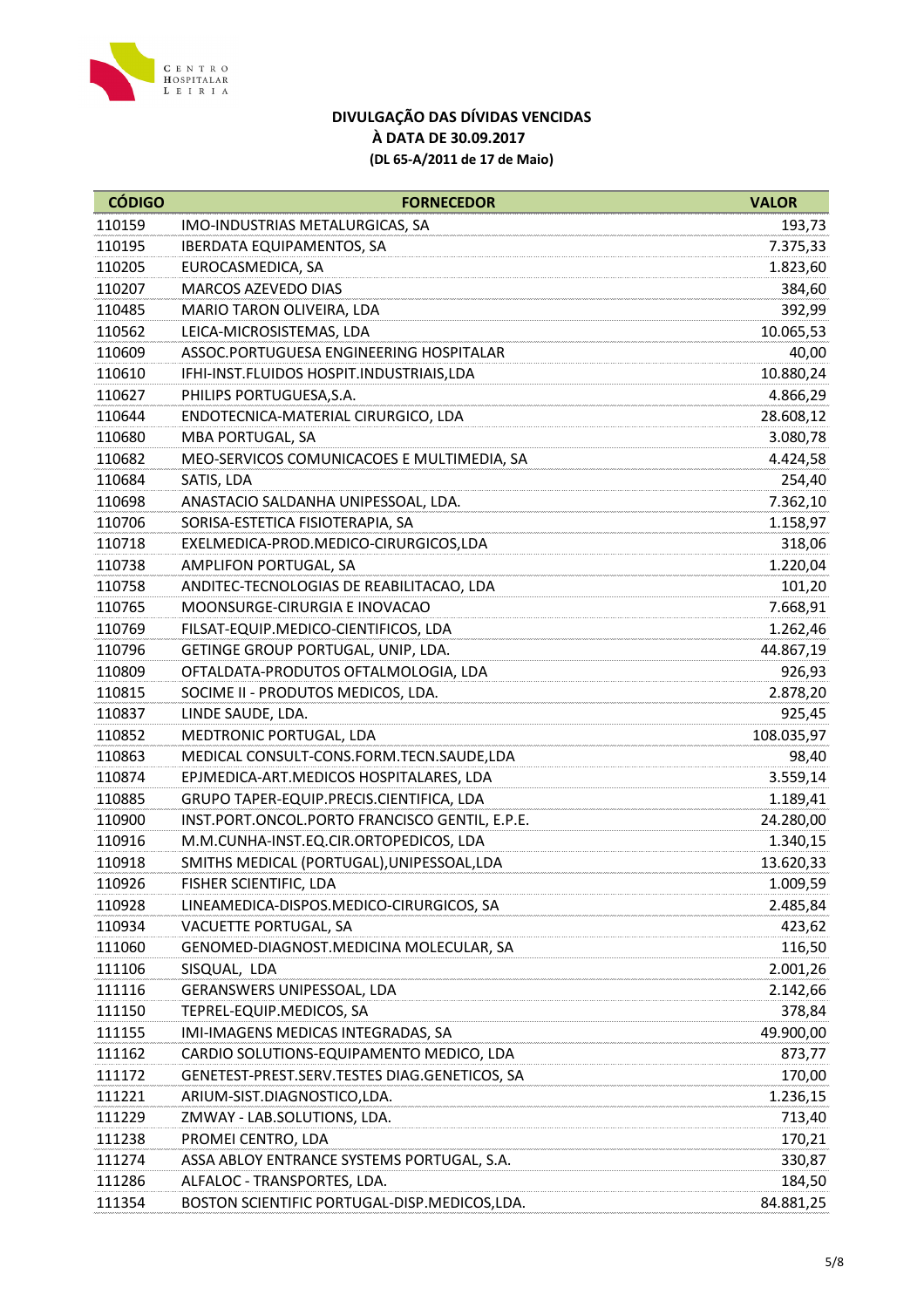

| <b>CÓDIGO</b> | <b>FORNECEDOR</b>                                   | <b>VALOR</b> |
|---------------|-----------------------------------------------------|--------------|
| 111385        | HARDTOP II - CONSUMIVEIS INFORMATICOS, LDA          | 519,03       |
| 111389        | CLINICA MONTES CLAROS, LDA                          | 6.487,35     |
| 111410        | ARTIFOFO-EQUIP.HOSP. E FARMACEUTICOS, LDA.          | 7.394,22     |
| 111412        | SPCARE ESP.FARMACEUTICAS,LDA.                       | 8.624,09     |
| 111418        | LEIRISTAVEL-REP.UPS E ESTABILIZADORES, LDA          | 947,10       |
| 111427        | TELEFLEX MEDICAL, S.A.U.                            | 4.354,20     |
| 111445        | KVTECH PORTUGAL-PRODUTOS MEDICOS, UNIP.LDA.         | 3.666,87     |
| 111451        | EXACLEAN-SISTEMAS DE HIGIENE, LDA                   | 273,06       |
| 111468        | ENZIFARMA, SA                                       | 11.154,58    |
| 111563        | GENERIS-FARMACEUTICA, SA                            | 36.760,11    |
| 111564        | NUTRICIA ADVANCED MEDICAL NUTRITION UNP.LDA         | 2.136,96     |
| 111590        | ACTELION PHARMACEUTICALS PORTUGAL, LDA              | 5.805,41     |
| 111615        | APRI-MOBILIARIO, TELEC. E INFORMATICA, LDA.         | 5.821,74     |
| 111649        | ABBOTT MEDICAL PORTUGAL, LDA                        | 30.212,32    |
| 111663        | DIASORIN IBERIA, SA - SUC. PORTUGAL                 | 12.619,80    |
| 111682        | VIIVHIV HELTHCARE-UNIPESSOAL, LDA.                  | 9,54         |
| 111693        | SLIDELOG-SISTEMAS LOGISTICOS, LDA.                  | 67,90        |
| 111705        | LOGISTA, TRANSPORTES, TRANSITARIOS E PHARMA-UNIPLDA | 1.955,71     |
| 111716        | KEDRION PORTUGAL-DISTRIB.PROD.FARMA.,LDA.           | 42,93        |
| 111740        | DRAEGER PORTUGAL, LDA.                              | 5.438,45     |
| 111759        | INFORTUCANO-SISTEMAS INFORMATICOS, LDA.             | 594,50       |
| 111763        | SHIRE PHARMACEUTICALS PORTUGAL, LDA.                | $-15,22$     |
| 111771        | INFORMANTEM-INFORMATICA E MANUTENCAO, SA            | 9.492,09     |
| 111782        | ORIONFIN UNIPESSOAL, LDA.                           | 1.999,55     |
| 111796        | ANGOSAUDE-EQUIP.SAUDE,SA                            | 104,55       |
| 111804        | CS PORTUGAL, PRODUTOS FARMACEUTICOS, LDA.           | 178,08       |
| 111825        | LEIRISONDA-FUROS E CAPTACOES AGUA, LDA.             | 3.267,00     |
| 111831        | SANTA CASA MISERIC.PORTO MOS                        | 315,35       |
| 111833        | IRMANDADE SANTA CASA MISERICORDIA BATALHA           | 218,10       |
| 111848        | AMERICANA-PAPELARIA, SA                             | 78,61        |
| 111849        | GUALTER, OSORIO & COMP.LDA.                         | 60,02        |
| 111854        | AMERICO QUINTINO E FILHOS, PROD.ORTOP.LDA.          | 33,84        |
| 111858        | CASA SAUDE SANTA FILOMENA, SA                       | 19.756,00    |
| 111873        | LEIRIFOTEC, LDA                                     | 134,91       |
| 111874        | MANUEL SILVA, SA                                    | 9,38         |
| 111879        | PAULO S. CONDE, LDA                                 | 4.497,84     |
| 111933        | TEXTIL PLANAS OLIVEIRAS PORTUGAL, UNIP.LDA.         | 5.004,05     |
| 111961        | ACCORD HEALTHCARE, UNIPESSOAL LDA                   | 7.716,56     |
| 111968        | MEDINFAR-SOROLOGICO, SA                             | 481,17       |
| 111991        | ENTREDOOR-PORTAS E AUTOMATISMOS, LDA.               | 5.056,49     |
| 112028        | FOZALUGA - ALUGUER DE MAQUINAS, LDA                 | 6.888,00     |
| 112049        | ABBVIE, LDA                                         | 96.815,07    |
| 112057        | RMV - PRODUTOS HOSPITALARES UNIPESSOAL, LDA         | 201,31       |
| 112069        | TERUMO EUROPE ESPANA, SL                            | 1.454,52     |
| 112077        | OPHTEC PORTUGAL-EXCELENTETITULO-UNIP., LDA          | 1.546,18     |
| 112083        | OLYMPUS IBERIA, S.A.U.                              | 4.854,89     |
| 112092        | MED-EL ELEK.GERATE GESELLCHAFT M.B.H. PORTUGAL      | 20.935,00    |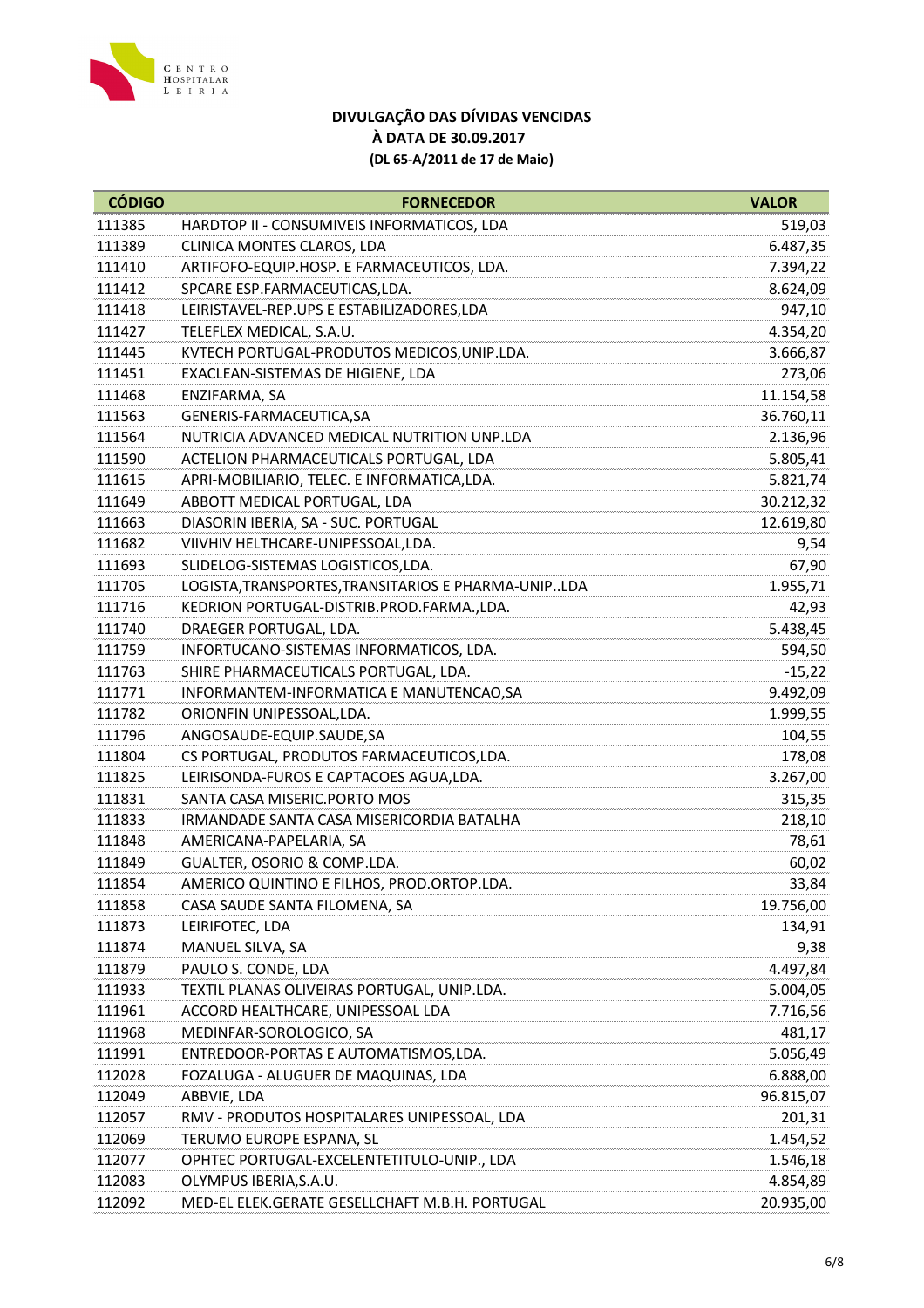

| <b>CÓDIGO</b> | <b>FORNECEDOR</b>                                      | <b>VALOR</b> |
|---------------|--------------------------------------------------------|--------------|
| 112113        | MASIMO INTERNATIONAL SARL                              | 440,00       |
| 112127        | MONTELLANO, LDA                                        | 773,02       |
| 112133        | BECKMAN COULTER PORTUGAL UNIPESSOAL, LDA.              | 154.154,50   |
| 112134        | ATOS MEDICAL SPAIN, SL - SUCURSAL EM PORTUGAL          | 339,20       |
| 112137        | KNOW-HOW-SERVICOS MANUT.ASSIST.TECNICA,LDA.            | 101,48       |
| 112144        | OASIPOR-IMPORTACAO E EXPORTACAO, S.A.                  | 1.678,95     |
| 112168        | LEIRIPRAGA-DESINFESTACAO, DESRATIZACAO, UNIP.,LDA      | 55,35        |
| 112180        | DOCWORLD, LDA                                          | 3.543,86     |
| 112182        | FARDIOTOP, PRODUTOS E SERVICOS FARMACEUTCOS, LDA.      | 4.390,49     |
| 112184        | R2MC - RANGEL, PRODUTOS FARMACEUTICOS, S.A.            | 109,18       |
| 112194        | PROCTER E GAMBLE PORTUGAL-PROD.CONS., HIG.SAUDE, SA    | 190,22       |
| 112208        | FARMACIA LIS-ANTONIO RODRIGUES ANTUNES-FARM.UNIP., LDA | 94,83        |
| 112223        | AUROBINDO PHARMA PORTUGAL, (UNIP.) LDA                 | 351,67       |
| 112243        | MARILAMP - DISTRIBUICAO MATERIAL ELECTRICO             | 1.181,30     |
| 112246        | BSN MEDICAL, S.A.                                      | 2.081,75     |
| 112271        | VILAR-COMERCIO E REPRESENTACOES, LDA.                  | 157,73       |
| 112282        | SONIGATE, LDA.                                         | 46,31        |
| 112295        | OHM TECNICA - REPRESENTACOES DE MARCAS, LDA            | 467,40       |
| 112316        | BUREAU VERITAS RINAVE, LDA                             | 150,00       |
| 112319        | BIOTRONIK PORTUGAL (UNIPESSOAL) LDA                    | 17.008,42    |
| 112320        | AUROVITAS UNIPESSOAL, LDA.                             | 4.013,57     |
| 112344        | <b>GRUPO VITALINO, SA</b>                              | 234,52       |
| 112350        | DAMEDIS-SERVICO COMERCIAL PRODUTOS, LDA.               | 2.630,48     |
| 112396        | HEMICARE, LDA.                                         | 478,56       |
| 112402        | NEUROEVOLUTION-SISTEMAS MEDICOS, LDA.                  | 608,11       |
| 112409        | ITEN SOLUTIONS-SISTEMAS INFORMACAO, SA                 | 5.302,69     |
| 112436        | DUEKIPA-COMERCIO EQUIPAMENTOS MEDICO-HOSPITALAR, LDA.  | 681,58       |
| 112448        | BGP PRODUCTS, UNIPESSOAL, LDA.                         | 55,18        |
| 112451        | MERIT MEDICAL PORTUGAL, SA                             | 1.771,20     |
| 112452        | <b>COSELGI PORTUGAL, SA</b>                            | 7.400,24     |
| 112472        | DAGOL-REP.MAT.CONSTRUCAO E ART.DECO.,LDA.              | 148,78       |
| 112480        | PFIZER BIOFARMACEUTICA, LDA.                           | 121.089,25   |
| 112497        | SEMENZA, SL                                            | 2.310,00     |
| 112506        | B-SIMPLE SISTEMAS INFORMACAO, LDA.                     | 2.870,00     |
| 112508        | FARMA 2 IMPORTACAO EXPORTACAO MATERIAL CLINICO, LDA.   | 826,80       |
| 112517        | CSP SAUDE - CENTRO DE SERVICOS PARTILHADOS, SA.        | 102,83       |
| 112518        | UPK-GESTAO DE FACILITIES E MANUTENCAO, SA              | 5.553,46     |
| 112521        | CARDINAL HEALTH PORTUGAL 513 UNIPESSOAL, LDA.          | 2.231,86     |
| 112528        | MEDLINE INTERNATIONAL PORTUGAL UNIPESSOAL, LDA.        | 12.277,05    |
| 112532        | SIMMEDICA - SISTEMAS INTEGRALES DE LA MEDICINA, SA.    | 4.473,60     |
| 112534        | NEXT - EQUIPAMENTOS DE REABILIT., ESTETICA E LAZER     | 579,33       |
| 112542        | ECHOANESTHESIA, LDA.                                   | 7.400,00     |
| 112544        | NOSBET-EQUIPAMENTOS, LDA.                              | 6.529,10     |
| 112555        | EUROSHELVES-ESTANTES METALICAS, LDA.                   | 73,80        |
| 112566        | ALIMERA SCIENCES LIMITED                               | 6.001,99     |
| 112593        | EUROPA&C RECICLA PORTUGAL, SA                          | 3.291,00     |
| 112594        | LABORATORIOS URGO S.L.U.                               | 151,68       |